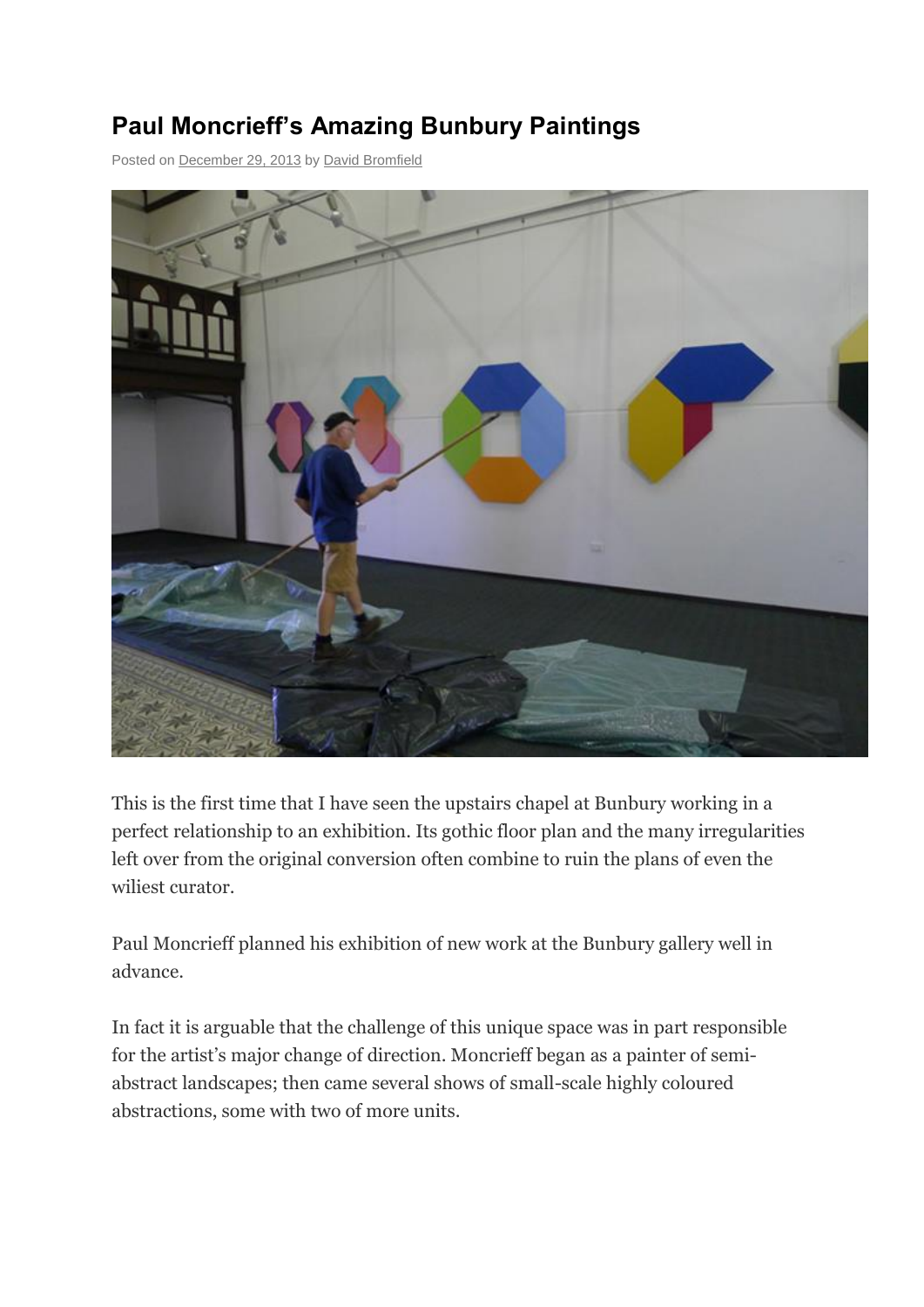The new stuff is large, almost American-type large, but not for the same reasons. For the most part the scale of New York School canvases was metaphoric not absolute. They were originally expected to fill modest apartment and gallery walls, almost to the corners, with references to painterly, gestural pioneering across the infinite spaces of America.

Moncrieff's work, on the other hand, is designed to resonate with its container at a specific scale. Each piece is made of a sequence of shaped, thin, plywood panels painted in flat, carefully balanced and uninflected industrial colours, almost straight off a Pantone chart. This, perhaps paradoxically, leads to work with an emphasis on form, not colour.

Take the most 'difficult' in the show, the ten oblong panels made into a rectangle of two rows of five and hung in the apsidal end of the space, between and below its rather weak gothic windows. They clearly form a colour chord, yellow above bright green to the left descending to deep rose madder above dark purple. It is, however, the 'cutting' of the corners of various panels at 45 degrees that makes possible the diversity and resonance which characterise this piece, Moncrieff has applied a simple formula from left to right. The first two panels are intact, then one, two, three and finally, on the right four corners have been removed and replaced with a lighter reveal colour.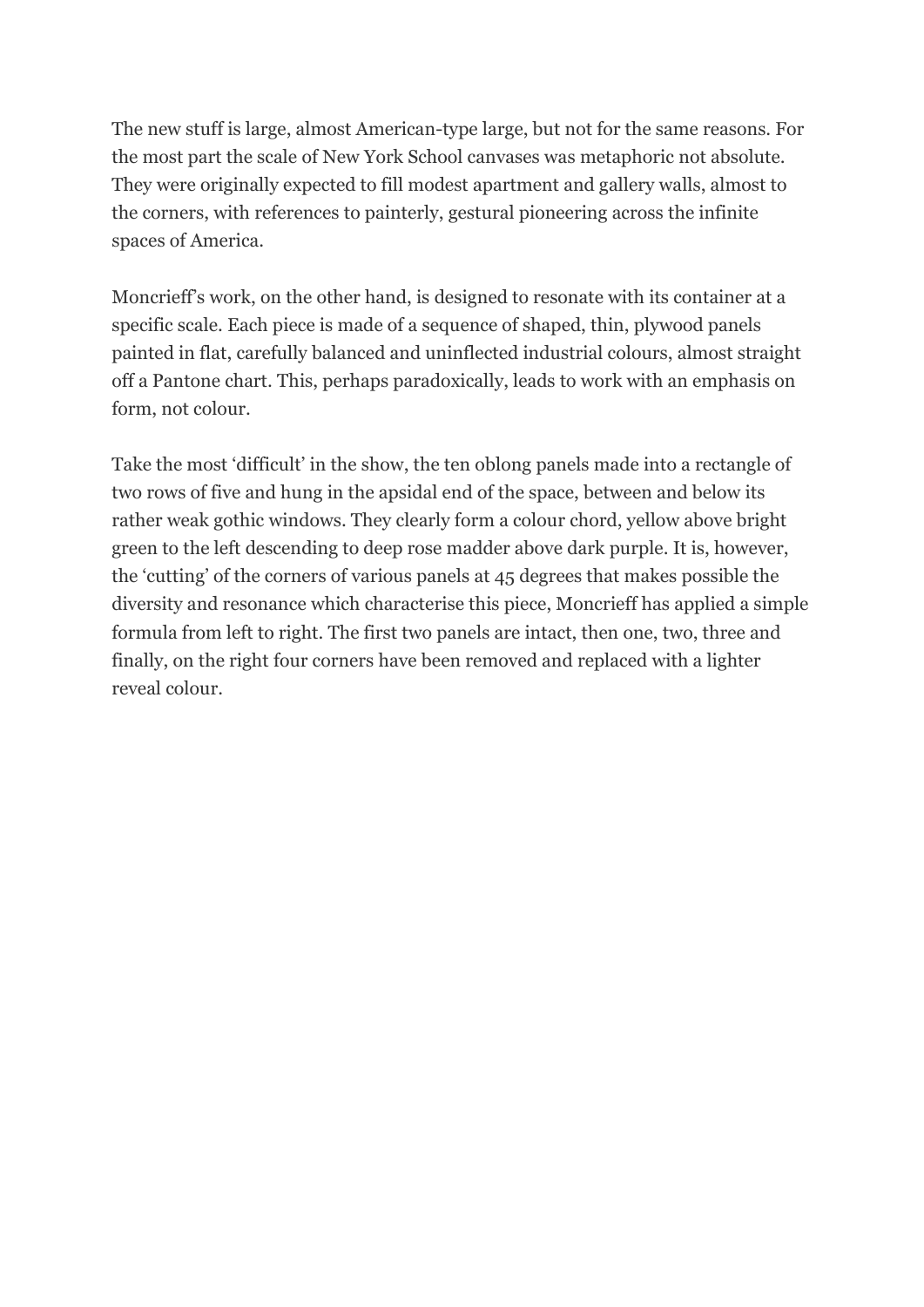

This systematic shapeshifting characterises every piece in the show, but it is particularly effective in the apse with its subtle, perhaps unintended, references to the similar thinking to be found in Gothic architecture. Other works, hung along the wall opposite the gallery entrance present a series of geometric twists and turns arranged symmetrically around a large four piece doughnut form.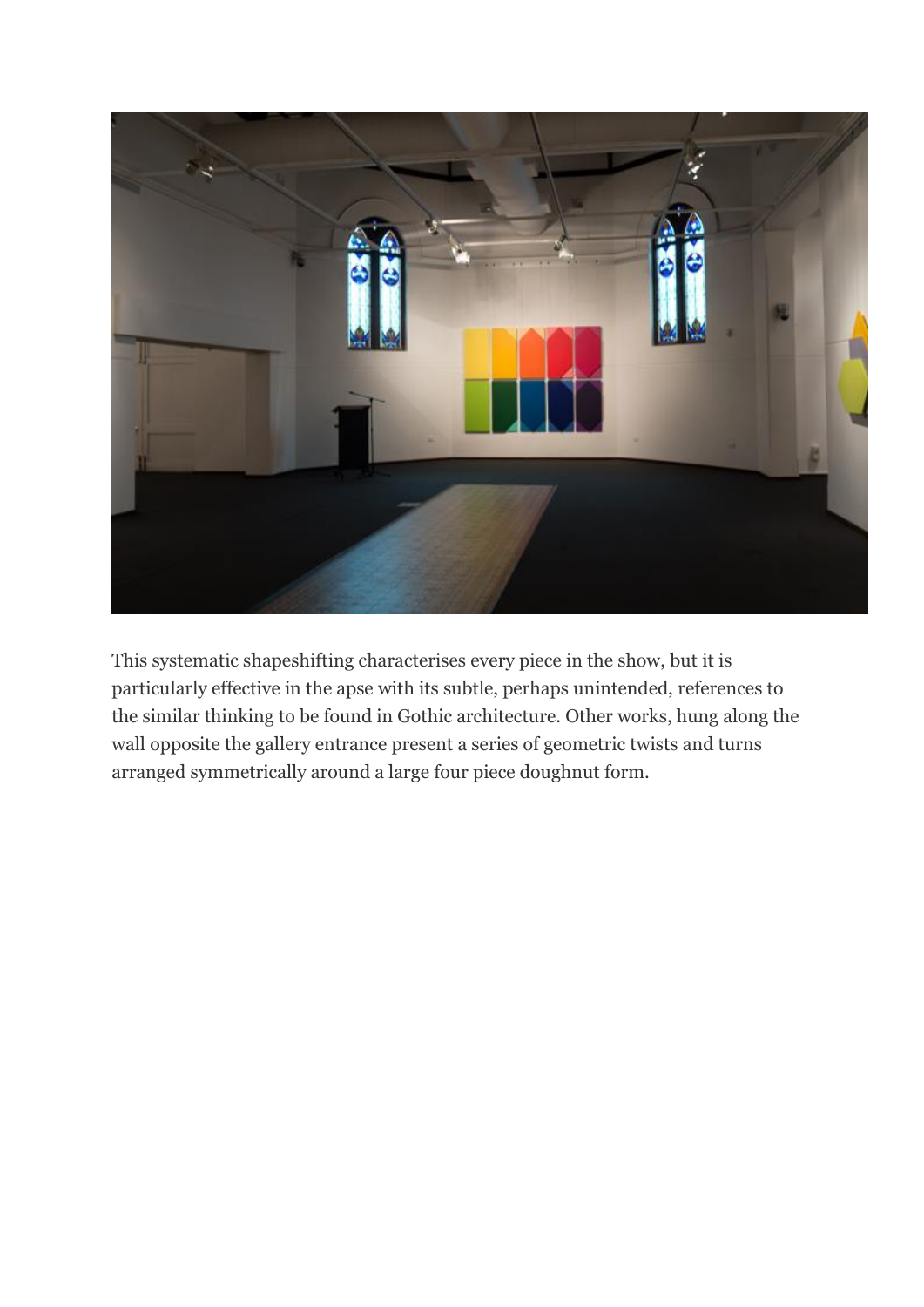

The uniform depth of each panel is indispensable to the role of form in Moncrieff's work. Depth always equals presence, especially in monochrome panels. The 1.5 or so centimeters that separate each panel from the wall surface subtly forces the eye to allot each panel a distinct space, an event that enlivens the space of the whole gallery. The overlaps that feature in most works double down on these spaces, so that every unique presence becomes part of a negotiation of presences for artist and viewer.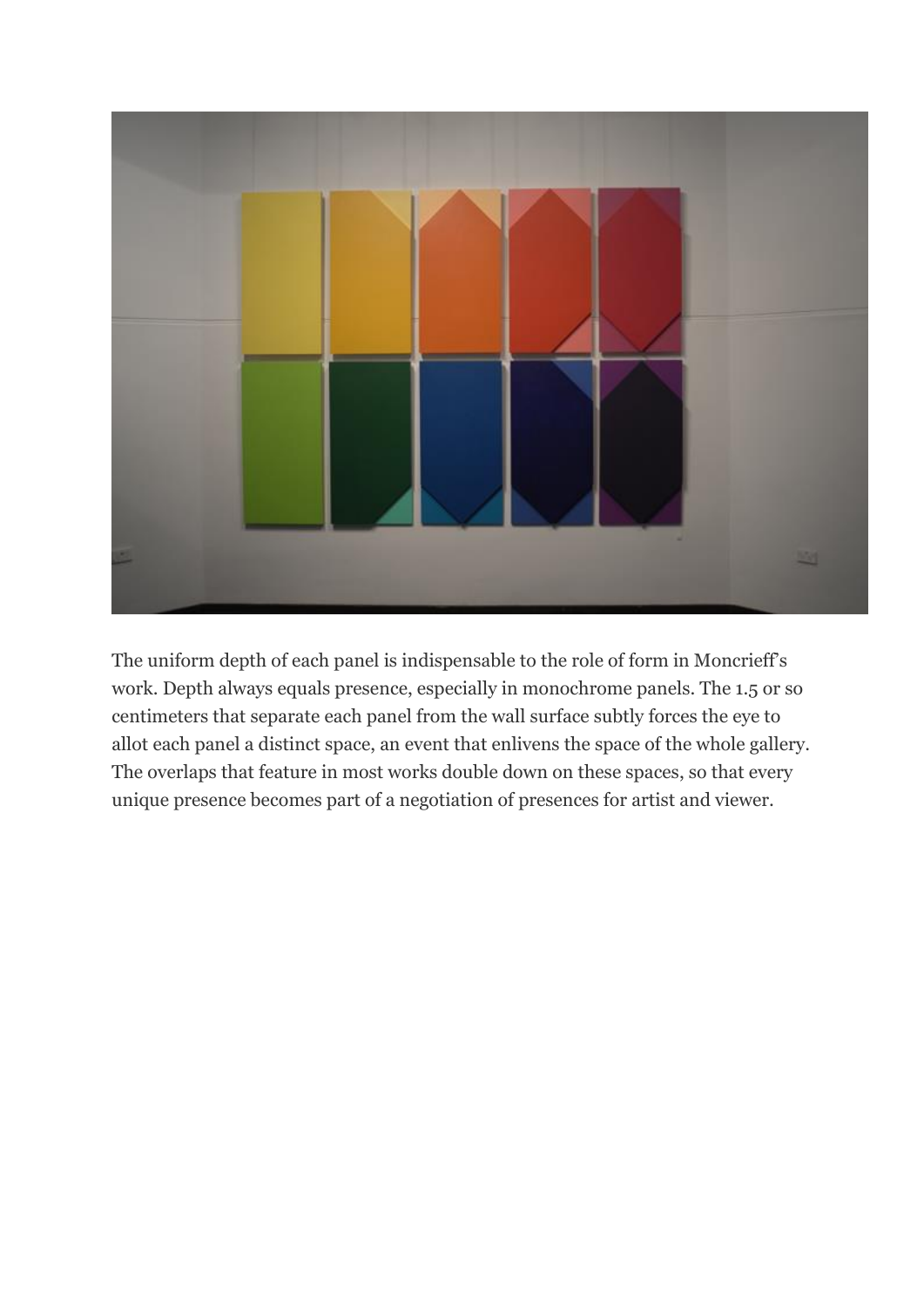

As a whole the exhibition operates as a visual equivalent of the Venetian music of Vivaldi and Monteverdi, music tied to the dynamic spaces and places of architecture. Each work helps to weave a dramatic set of spatial relationships across the open spaces of the gallery.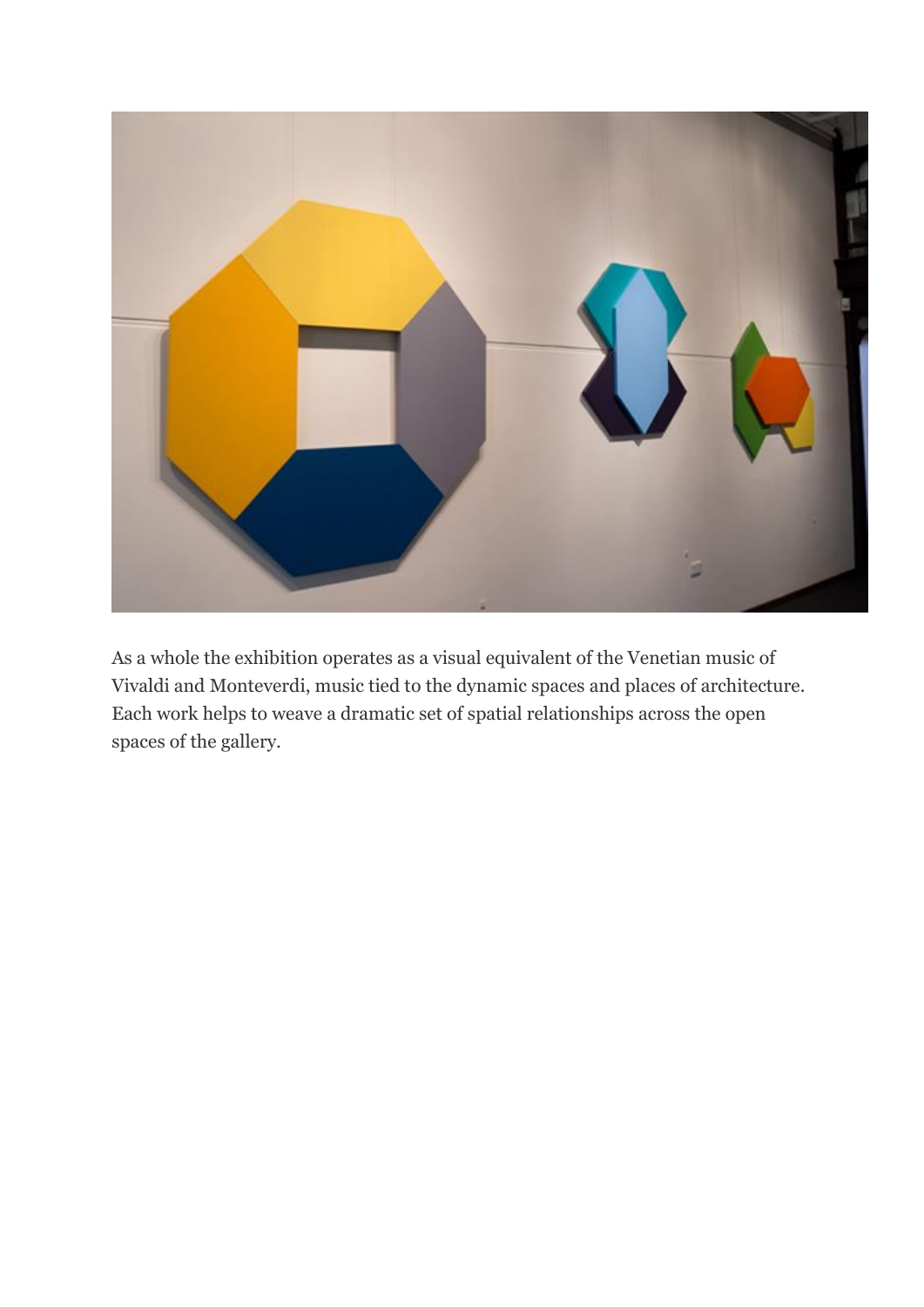

Moncrieff's work has been compared to Frank Stella. This could only refer to the later Stella of the 3D constructions. The Black Paintings were above all an attempt to constrain the space of the painting entirely within the picture plane, an attempt to avoid the metaphorical consequences and conundrums (and the politics) of Pollock or Rothko. With Stella what you see is all you are supposed to get. This not true of Moncrieff. His work is an invitation to play games, to rework the intensity of the gallery experience for your own desires.

So far as I can tell, this is by far the most interesting exhibition in Western Australia at the moment. It's a shame Perth has to put up with a State Gallery shorn of the greatest project ever conceived for it, a piece of pretentious nonsense at Pica and a series of commercial spaces whose artistic and cultural ambition, with only one exception, is lower than a snake's belly.

Perhaps PICA should offer Moncrieff a gig, and soon.

This entry was posted i[n Uncategorized](http://tincanvas.org/?cat=1) and tagge[d BRAG,](http://tincanvas.org/?tag=brag) [painting,](http://tincanvas.org/?tag=painting) [Paul Moncrieff.](http://tincanvas.org/?tag=paul-moncrieff) Bookmark the [permalink.](http://tincanvas.org/?p=171) [← She Stoops to Conquer](http://tincanvas.org/?p=154)